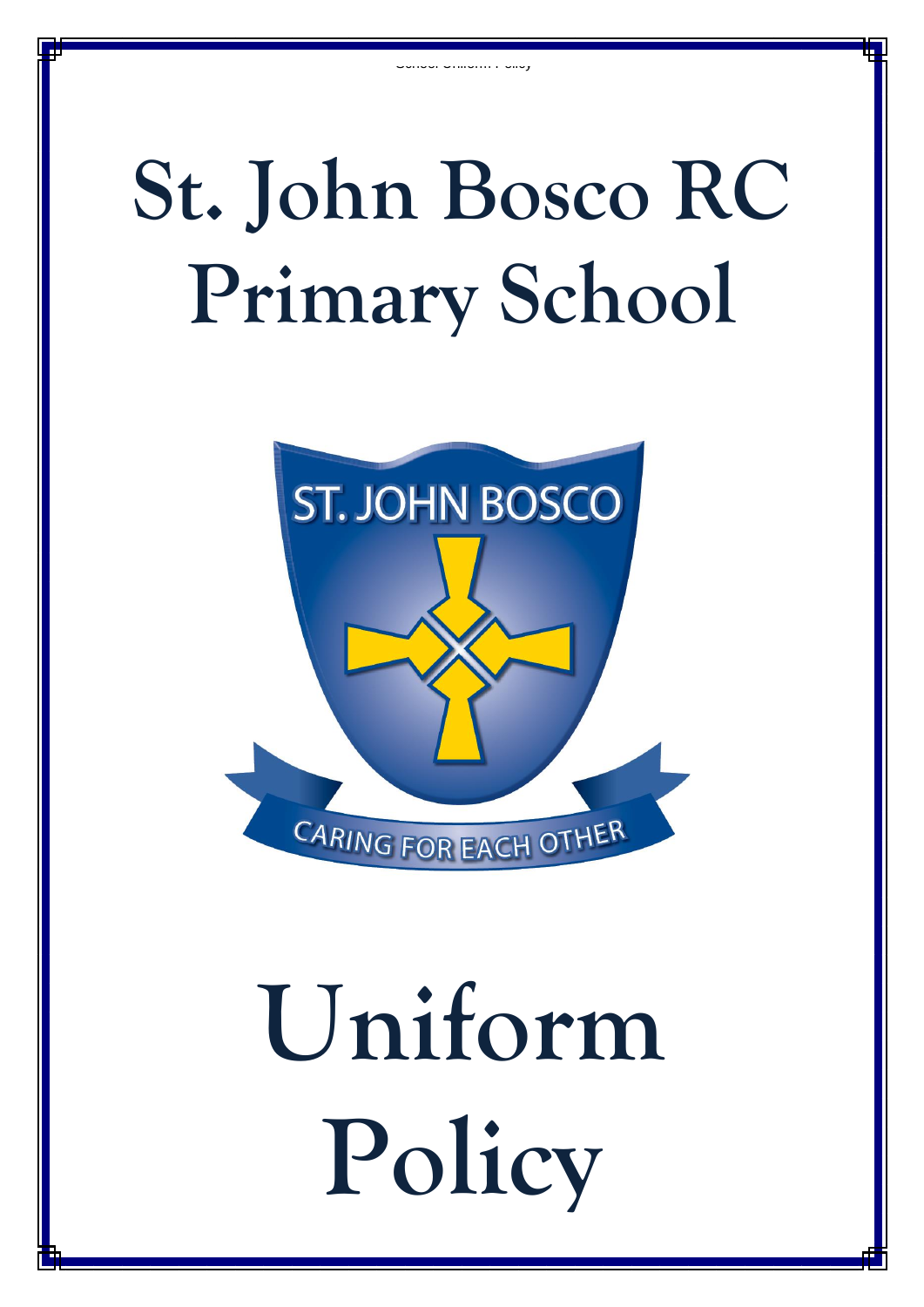School Uniform Policy

### **CONTENTS**

#### **Policy**

**Mission Statement** 

#### **Sections**

- **1.** Introduction
- **2.** Aims and Objectives
- **3.** Jewellery
- **4.** Extreme Haircuts
- **5.** Footwear
- **6.** The Role of Parents and Carers
- **7.** The Role of Governors
- **8.** Monitoring and Review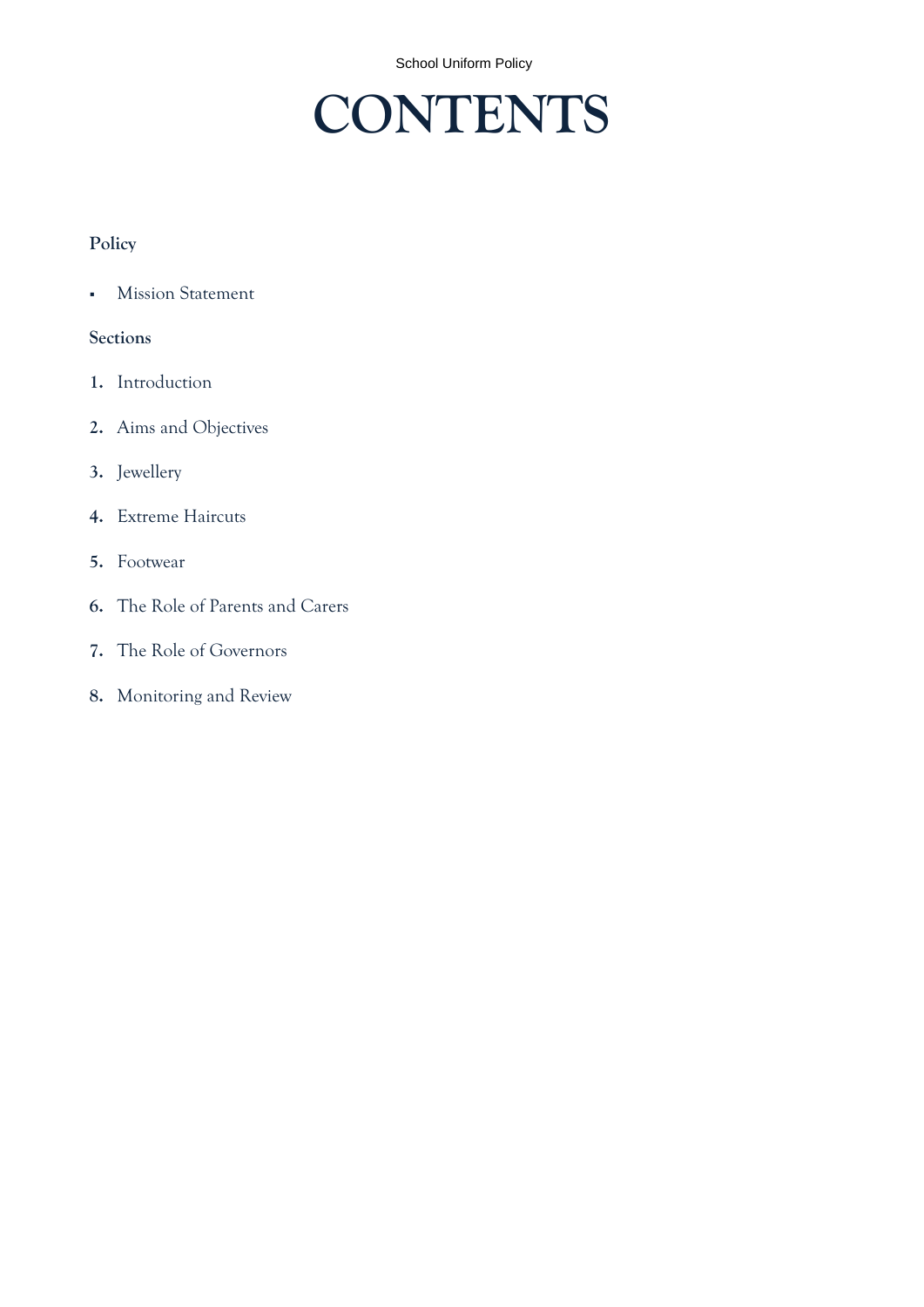## **School Uniform Policy**

#### **1 Introduction**

It is our policy that all children should wear school uniform when attending school, or when participating in a school-organised event outside normal school hours,. Unless it is a special occasion organised by the class teacher or school, children should come to school in their uniform.

Our school uniform consists of:

#### **Boys**

- Grey trousers
- White polo shirt
- Royal blue sweatshirt with school logo
- Black school shoes

#### **Girls**

- Grey pinafore/skirt/trousers (blue and white gingham dress may be worn in the warmer weather)
- **White polo shirt**
- Royal blue sweatshirt/cardigan with school logo
- White socks or black/grey tights
- Black shoes

#### **PE Kit**

- Royal blue shorts
- **White T-shirt**
- Black plimsolls

Our school uniform supplier is Little Gems, High Street, Sunderland City Centre. All items of uniform may be purchased directly from their shop.

#### **2 Aims and objectives**

- 2.1 Our policy is based on the notion that a school uniform:
	- promotes a sense of pride in the school;
	- engenders a feeling of community and belonging;
	- is practical and smart;
	- identifies the children with the school;
	- is not distracting in class (as fashion clothes might be);
	- makes children feel equal to their peers in terms of appearance:
	- is regarded as suitable, and good value for money, by most parents and carers;
	- has been designed with health and safety in mind.

#### **3 Jewellery**

3.1 On health and safety grounds, we do not allow children to wear jewellery in our school. The exceptions to this rule are ear-ring studs in pierced ears. We ask the children to remove these objects during PE and games.

#### **4 Extreme Haircuts**

4.1 The school does not permit children to have haircuts that could serve as a distraction to other children. This includes unusual fashionable styles which result in large areas of the head being shaved, patterns cut or shaved into the head, or 'Mohican' styles.